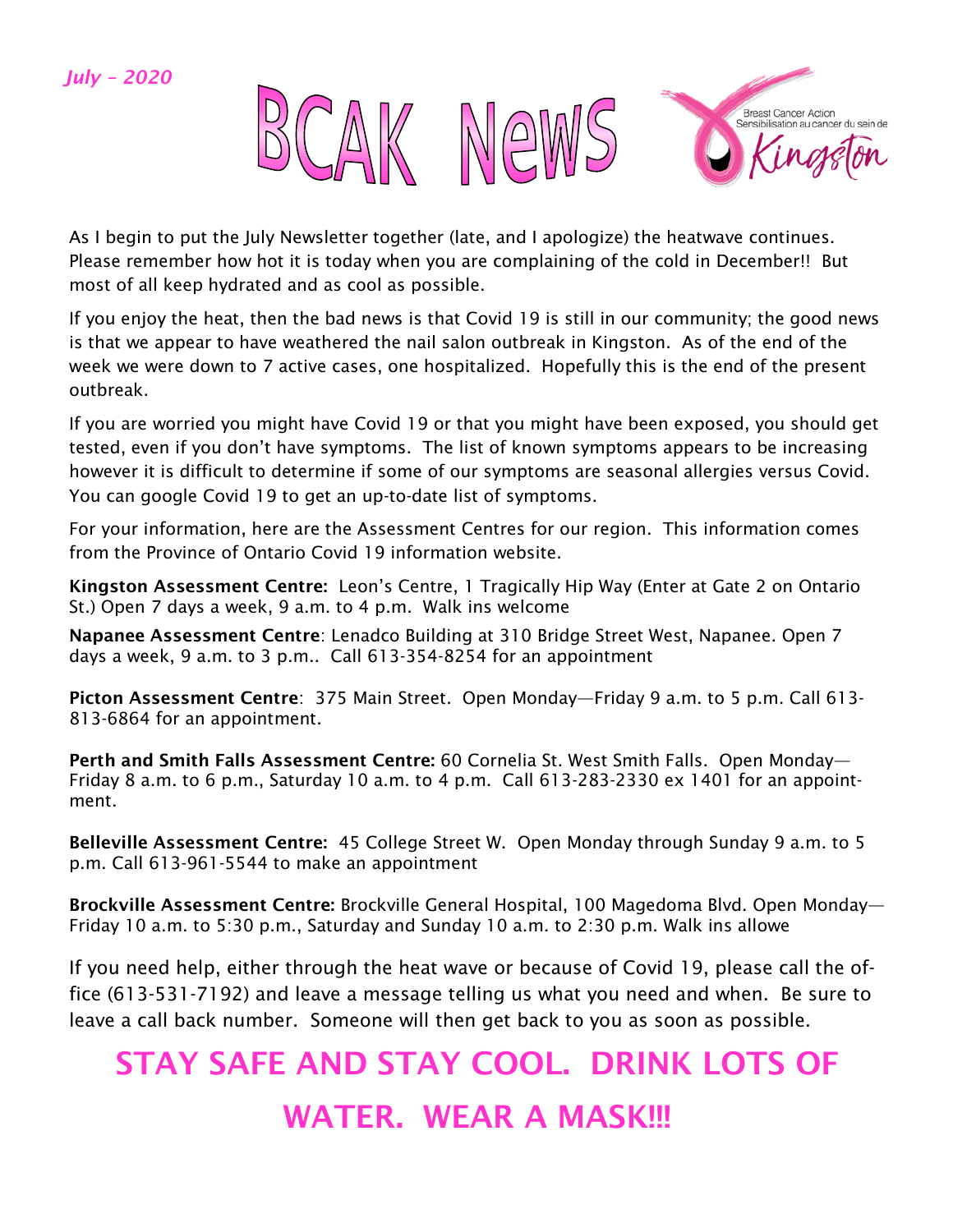In our June newsletter we put out a request for donations to help keep BCAK operating through the pandemic. We want to sincerely thank the following donors for their generous donations this past month.

> Rozanne Arulamamdam Wendy Barrette Margaret Byrnes Charity Aid Foundation of Canada Maxine Cupido Caroline Farrell Lynne Funnell Peter Greer Roger Hoover Janet Innes Lynda Keeler David Lebrun Ghislaine Marcotte Doreen McDonald Ginny Morris My Tribute Gift Alma Penney Providence Manor—Laurie Lawless Agnes Ritchie

#### SHARE THE CARE GOLF TOURNAMENT 2020

You may already be aware that the format of the 2020 Share the Care golf tournament has been revised to conform with present Covid 19 restrictions. We do NOT want to put any of our participants in any danger so we have tailored the event to keep social distancing our top priority.

Because this means we will not be holding a banquet dinner after the event, we are actively seeking companies who will sponsor a hole and provide a small tidbit of food or refreshment to all players passing through. There will be a few holes with games. We are hoping to have a few holes with raffle gifts.

We have been intentionally slow setting this up because we want to ensure we are within public health guidelines and being extra cautious in our social responsibility. At any point we may decide to cancel altogether. This will not be a traditional fundraiser for BCAK because we are not actively seeking sponsorship and that is where we usually make our profit. If you do know of a company that might be interested in participating with a donation of an auction prize, player gift or any other method, please let us know.

The format will be a little different. Because we cannot congregate for a shot gun start, we will be assigning tee times to each group. That way we will trickle in and trickle out. We will have our traditional putting contest and maybe a few other contests before you start playing and when you are finished. Details and cost will be determined soon.

If you are interested in playing, please email us at: email.bcak@gmail.com

# WALK FOR AWARENESS 2020 STYLE

REMEMBER …. This year you can walk anywhere, any time, with anyone at any distance you desire. So go out and find friends and family to join you (at a safe distance) for a scenic walk. Find some sponsors and dedicate your walk as a fundraiser for BCAK.

Download a registration form at : bcakingston.ca/events/walk for awareness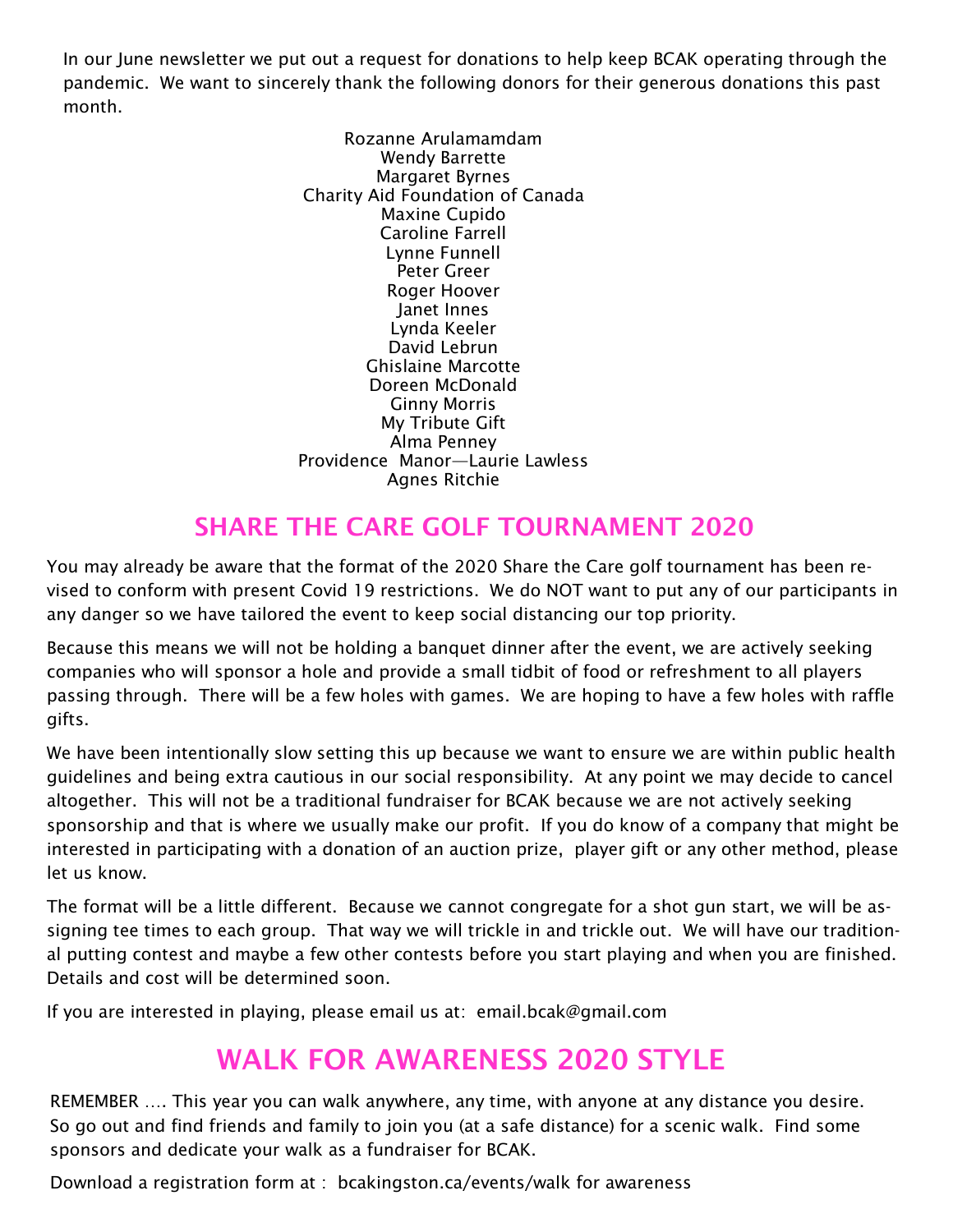A world-first clinical trial test designed at Queen's launches a novel immune-boosting strategy.



Canadian researchers collaborating with the [Canadian Cancer Trials Group](https://www.ctg.queensu.ca/) at Queen's University have launched an innovative clinical trial focused on strengthening the immune system against COVID-19. The trial focuses on one of the most vulnerable populations – cancer patients.

The experiment involves IMM-101, a preparation of safe, heat-killed bacteria that broadly stimulates the innate, or "first-response," arm of the immune system. The researchers hope that boosting cancer patients' immune systems with IMM-101 will protect them from developing severe COVID-19 and other dangerous lung infections.

"We know the immune systems of cancer patients are compromised both by their disease and the treatments they receive placing them at much higher risk of severe complications from COVID-19," says Dr. Chris O'Callaghan, Senior Investigator at The Canadian Cancer Trials Group and Professor in the Department of Public Health Sciences. "These patients are unable to practice social isolation due to the need to regularly attend hospital to receive critically important cancer treatment."

Researchers from The Ottawa Hospital came up with the idea for the trial and worked with the Canadian Cancer Trials Group (CCTG) at Queen's University to design and run it in centres across the country. Funding and in-kind support, valued at \$2.8 million, is being provided by the Canadian Cancer Society, BioCanRx, the Ontario Institute for Cancer Research, The Ottawa Hospital Foundation, The Ottawa Hospital Academic Medical Organization, ATGen Canada/NKMax, and Immodulon Therapeutics, the manufacturer of IMM-101.

In the race to find new ways to prevent and treat COVID-19, this comes as encouraging news. "An effective vaccine that provides specific protection against COVID-19 could take another year or more to develop, test, and implement," says Dr. Rebecca Auer, study lead, surgical oncologist, and Director of Cancer Research at The Ottawa Hospital and Associate Professor at the University of Ottawa. "In the meantime, there is an urgent need to protect people with cancer from severe COVID-19 infection, and we think this immune stimulator, IMM-101, may be able to do this."

The trial, called CCTG IC.8, has been approved by Health Canada and is expected to open at cancer centres across Canada this summer. People who are interested in participating should speak with their cancer specialist.

Leda Raptis sent the above article as well as this link for an article from an online magazine she follows.

https://conquer-[magazine.com/issues/special](https://conquer-magazine.com/issues/special-issues/july-2020-breast-cancer/1265-empowerment-through-understanding)-issues/july-2020-breast-cancer/1265-empowermentthrough-[understanding](https://conquer-magazine.com/issues/special-issues/july-2020-breast-cancer/1265-empowerment-through-understanding)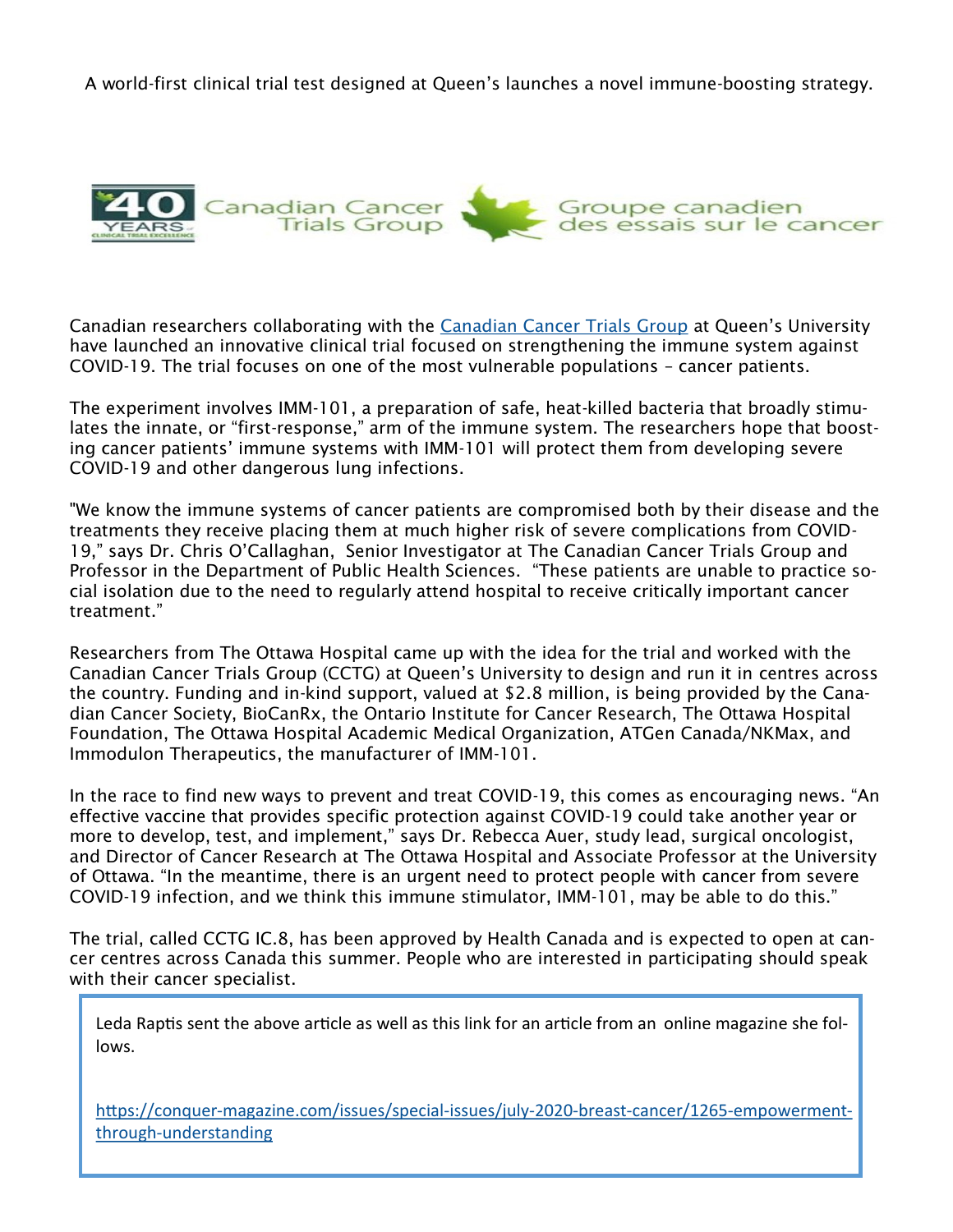# BCAK'S VIRTUAL PINK TABLE

Help support BCAK by purchasing one of our "pink" items. Fill out the order form at the bottom and email to : admin@bcakingson.ca. You can then either call the office with your payment or use our convenience new payment method, e-transfer. Send the payment through your bank website to donations@bcakingston.ca

You will be contacted when your order is ready and you can request a time frame to pick up at the BCAK office.

Hurry—quantities of apparel are limited.



Black pullover hoodie \$25.00 Sizes : S, M, L, XL



Pink fleece jacket \$75.00 Sizes: S, M, L, XL Limited quantities,



Black zippered hoodie \$48.00 Sizes: S, L,

Packable Nylon Windbreak-



Assorted ball caps: \$10.00 pink, white, black



Insulated lunch bag \$15.00



er

\$40.00

Sizes: S, M, L, XL

Insulated travel mug \$20.00 Insulated tum-

bler with straw \$15.00

ORDER FORM : Circle the item(s) you wish to purchase then tear off order form, scan and email to: admin@bcakingston.ca. Payment can be etransferred to donations@bcakingston or ask Bev to call you for your credit card number.

| TOTAL DOLLAR AMOUNT OF ORDER TOTAL TOTAL DOLLAR AMOUNT OF ORDER |                                                                                     |
|-----------------------------------------------------------------|-------------------------------------------------------------------------------------|
|                                                                 | PAYMENT BY: etransfer _______ cheque in mail _____ call me for my credit card _____ |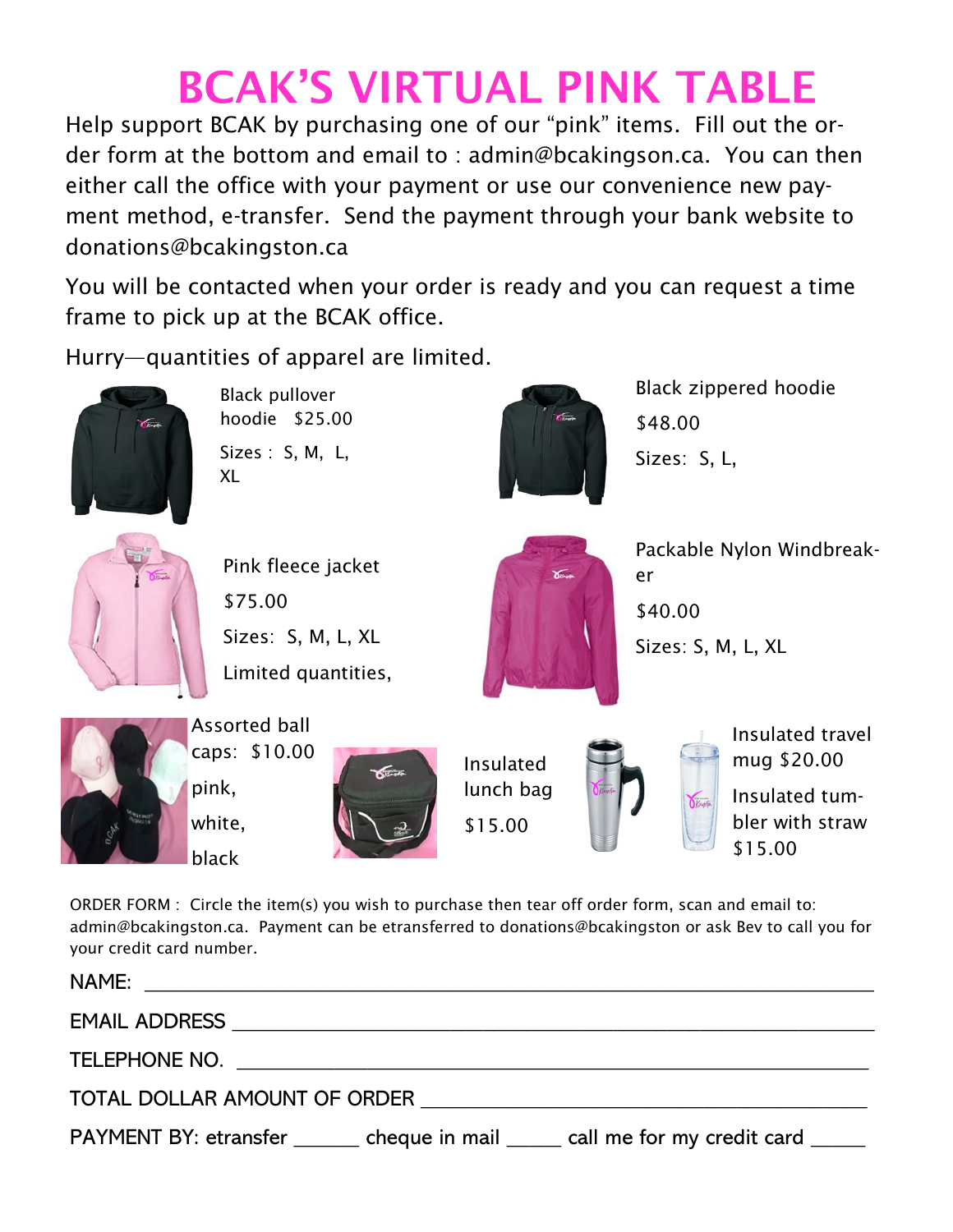To all the companies who supported BCAK in 2019, we would like to extend our heartfelt thanks. But more than thanks, as our region begins to open up commercially, please remember these companies. When you are planning your first shopping trip - instead of heading for the big box stores (many that were able to stay open during the pandemic) go through this list and plan to shop at these companies. And when you do, please thank the staff for their support of our cause."

#### *Restaurants/Food Service*

| <b>Boston Pizza</b>                             | Milestone's Grill & Bar                |
|-------------------------------------------------|----------------------------------------|
| Cards Bakery                                    | Morrison's Restaurant                  |
| Cajun On King                                   | Mucho Burrito, Gardiners Road          |
| Copper Penny                                    | Paradiso Pizza                         |
| Currie Original                                 | Pasta Shelf                            |
| Denny's Restaurant                              | Pita Pit                               |
| East Side Mario's                               | Quesada                                |
| Eggsquis Kingston                               | Ramekins Restaurant & Catering         |
| 5 Guys Restaurant                               | Santorini Mediterranean Grill, Napanee |
| Homestyle Deli                                  | St. Louis Wings (Fortune Crescent)     |
| Hot Roast Company, Gananoque                    | Stone Street Pub, Gananoque            |
| <b>K Town Cups</b>                              | <b>Swiss Chalet</b>                    |
| Kelsey's Roadhouse (Gardiners Rd.)              | Tango Neuvo                            |
| Mandarin Restaurant Kingston                    | The Toucan                             |
| M & M Food Market                               | Tata Pizza                             |
| McDonald's Restaurants of Greater King-<br>ston | Toast & Jam (Bread and Butter)         |

#### *Trades & Construction*

| Atkinson Home Hardware, Gananoque     |                                  |
|---------------------------------------|----------------------------------|
| <b>Caraco Development Corporation</b> | OPSEU Local 4106                 |
| Ce Safety                             | Raynor & Associates              |
| David J. Cupido Construction Ltd.     | <b>Reliance Home Heating</b>     |
| <b>Haakon Industries</b>              | Rigney's Building Supply         |
| Hybrid Construction Group Ltd.        | <b>Tamarack Homes</b>            |
| Mike Hogan Plumbing & Heating         | United Brotherhood of Carpenters |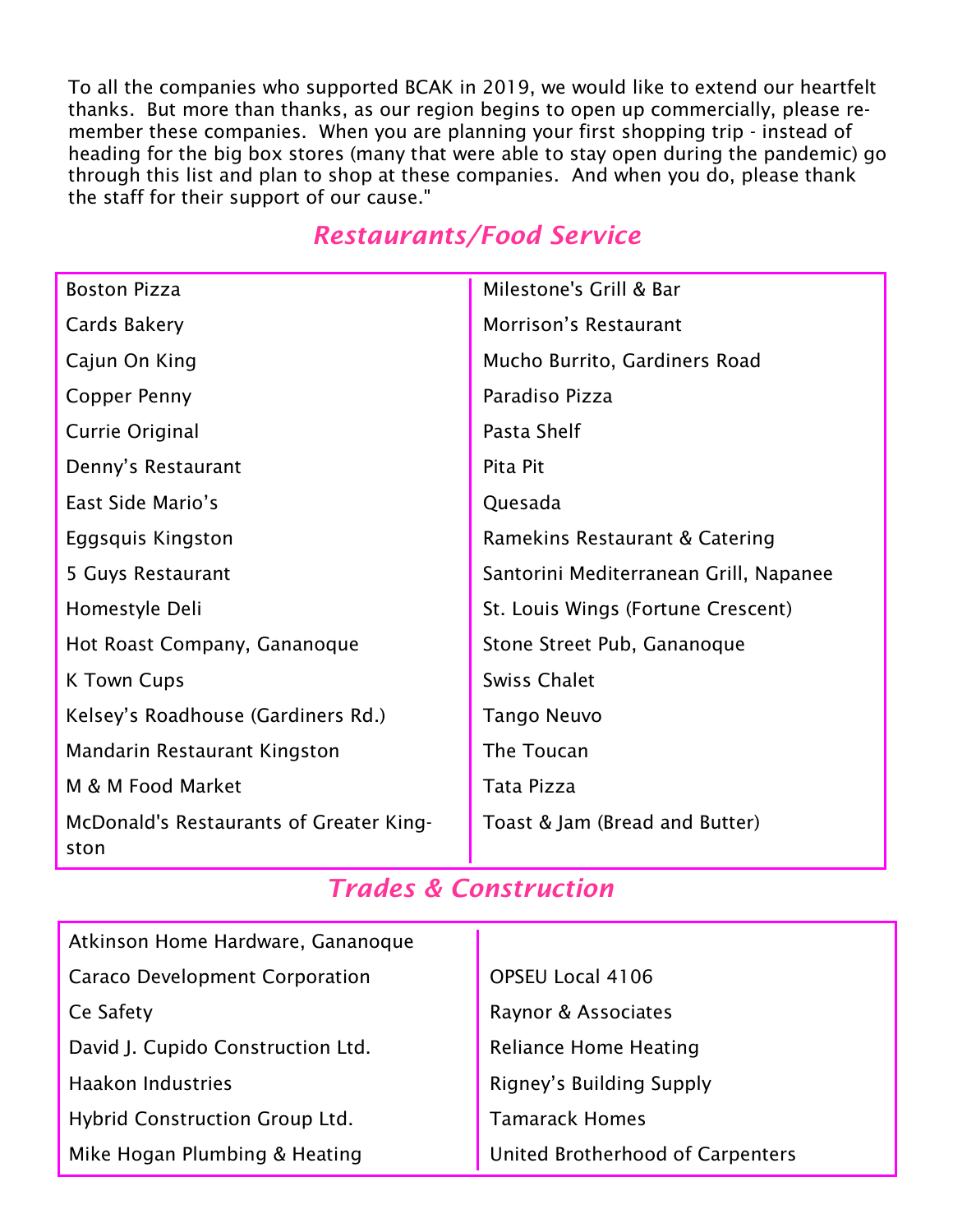## *Personal Services*

| <b>All Hair Alternatives</b>            | <b>KRC Wellness, Kim Cross RRPR</b>        |
|-----------------------------------------|--------------------------------------------|
| Altered Ego Hair Salon                  | Lending A Hand To Seniors, Cathy Boyce     |
| Avanta Spa & Salon                      | Dr. Yolanda Madarnas, Oncologist           |
| Bea's Mastectomy Boutique               | <b>Merit Travel</b>                        |
| Dr. Paul D'Aoust, Periodontist          | Merry Maids of Kingston                    |
| Sarah Emery, Physiotherapist            | Dr. Ahn Nguyen, Prosthodontist             |
| Gordon F. Tompkins Funeral Home         | Perfetta Spa Skin Therapy                  |
| Grace & Henry, Royal Lepage ProAlliance | Response IT                                |
| Realty, Brokerage                       | Robert J. Reid & Sons Funeral Home         |
| Kingsdale Chateau                       | 25 Agents Royal Lepage ProAlliance Realty, |
| <b>Knights of Columbus</b>              | <b>Brokerage</b>                           |
|                                         |                                            |

## *Retail*

| Carpet World                           | <b>Hatley Boutique</b>             |
|----------------------------------------|------------------------------------|
| Chic & Whimsy                          | Holly Ryan, Artist, Fluid Art      |
| <b>Clayton Flooring</b>                | <b>House of Angelis</b>            |
| Cloth                                  | Lee Valley Tools                   |
| <b>Creative Gifts and Baskets</b>      | Patricia Frontini, Wool & Mohair   |
| <b>Expressions Fashion Boutique</b>    | Pleasure Island                    |
| F.W. Black Ltd.                        | Rosy Findlay, Silk Scarves         |
| <b>Fabricland</b>                      | <b>Russell Hendrix Foodservice</b> |
| Gallery Raymond / Creative Framing     | <b>Stand Your Ground</b>           |
| General Brock's Commissary/K Town Cups | Titanium Joe's                     |
| <b>Giant Tiger</b>                     | 1000 Islands Soap Company          |
| Gracie's Clothing                      | Winners/Homesense                  |

## *Financial & Financial Services*

| Assante Wealth Management            | Peter Schenk, Edward Jones Investments |
|--------------------------------------|----------------------------------------|
| David Sutherland, Sun Life Financial | Kingston Mortgage Solutions            |
| One Hundred Women Who Care           | Royal Bank/RBC Dominion Securities     |